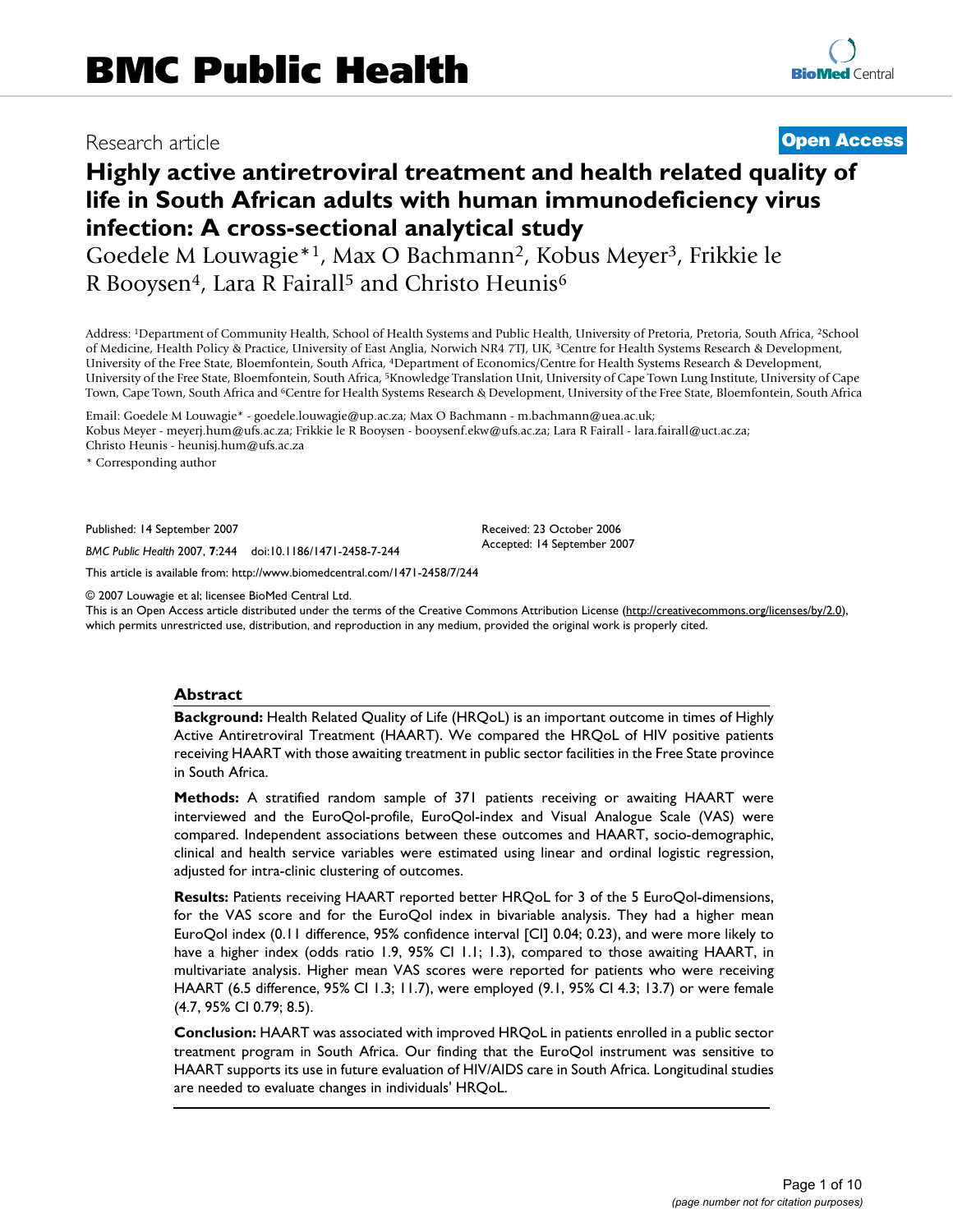# **Background**

Globally an estimated 40.3 million people were living with HIV/AIDS by the end of 2005, with two thirds of the world's burden in sub-Saharan Africa [1]. In South Africa alone, about 5.2 million people were HIV positive in 2005 of which 520,000 had AIDS [2]. HIV/AIDS is South Africa's leading cause of death and was responsible for 38% of premature mortality by 2000 [3]. AIDS also impairs Health Related Quality of Life (HRQoL), which is an important measurable outcome of HIV treatment in the era of Highly Active Antiretroviral Treatment (HAART), complementing more objective outcomes such as death [4-8]. HAART not only reduces opportunistic infections and AIDS related mortality [9-12] but also improves HRQoL, as demonstrated repeatedly, both in developed nations and also recently in a small South African cohort treated with HAART [13-17]. The latter study demonstrated progressive improvement in HRQoL during a 12 month follow-up period in a pilot project run in a resource poor setting in the Western Cape, one of South Africa's provinces. While these findings are promising, the effectiveness of large scale HAART roll-out in South Africa is not yet known.

HRQoL can be measured with a variety of multidimensional generic and disease specific instruments, some of which have been specifically developed for people living with AIDS [8,18-21]. One commonly used generic measure is the EuroQol questionnaire, developed by the Euro-Qol Group. This standardized, widely validated and tested instrument provides a simple descriptive 5-dimensional profile (EQ-5D), a utility-based index of health status, and the EQ-Visual Analogue Scale (EQ-VAS) [22-29].

The EQ-5D descriptive system defines health in terms of five domains: mobility, self care, usual activities, pain or discomfort and anxiety or depression. Each domain has three levels: no problems, some/moderate problems and extreme problems. This information can be presented as an EQ-5D profile with results reported separately for each domain. Also, the 243 possible combinations of health states can be converted into a single weighted health index, the EQ index, by applying weights derived from studies among general population samples. The most widely used weights are the York tariffs, generated from a survey of 3395 adults in the United Kingdom [23,24]. In that study respondents were asked to select a length of time with perfect health that they regarded as equivalent to 10 years with a defined state of poor health [23]. Extrapolations for the 200 other possible health states were modeled mathematically [24]. Values of the EQ index can range from – 0.594 to 1, the negative values referring to a state of health regarded as worse than death. The EQ-VAS records the respondent's self-rated health status on a standard 20 cm long graduated visual analogue

interval scale (from 0, the worst imaginable state of health to 100, the best imaginable state of health). Respondents rate their health state by drawing a line from the box marked "Your health state today" to the appropriate point on the EQ-VAS. A three-digit number between 000 and 100 is read off the scale from the exact point where the line crosses the scale. The EQ-VAS can be used together with the descriptive system to gain a composite picture of the respondent's health status or to track changes over time. It reflects the respondent's own assessment of his health status, in contrast to the index, which can be regarded as a societal value of the respondent's health status [30].

A review of seven generic quality-of-life instruments found that the reliability and validity of the EuroQol compared well with other instruments although it was relatively insensitive to mildly impaired health states [31]. Although not specifically designed for HIV/AIDS, this measure has also been validated, tested for reliability and successfully applied in populations living with AIDS [6,32-35]. Delate and Coons provide evidence for the construct validity of the MOS-HIV and EQ-5D in HIV positive clients [32]. They found statistically significant correlations between the EQ-5D index and HIV -1 viral loads, between EQ-5D VAS scores and CD4 cell counts, between EQ-5D VAS scores, MOS-HIV Physical Health scores and MOS-HIV Mental Health Scores, but not between EQ-5D index and CD4 cell counts. They also found moderate to strong correlations between MOS-HIV subscales and the EQ-5D index, between MOS-HIV subscales and the VASscore and between the MOS-HIV summary score and both the as well EQ-5D index and the EQ-VAS in another clinical trial [33]. A South African study found that people living with AIDS reported a significantly lower quality of life, as measured with the EuroQol, than people without AIDS did [6]. The instrument was demonstrated to be a brief and prognostically useful predictor of mortality, hospitalization and emergency department utilization in HIVinfected adults in United States based adult HIV clinic [35]. In a recent comparative review of HRQoL measures for use in HIV/AIDS clinical trials, EQ-5D was one of the three generic outcome measures considered worthy for use in trials alongside a disease-targeted measure. Although not ideal for relatively healthy populations because of the ceiling effects, for trials with more advanced disease, the brevity of the EQ-5D was considered an advantage [36].

During 2004 HAART was introduced in South Africa's public sector HIV prevention and care program [37]. The Free State province, one of South Africa's nine provinces with high HIV burden, adapted this program to its specific needs, initially introducing a cluster of 1 hospital-based treatment site and 3 primary care assessment clinics in 4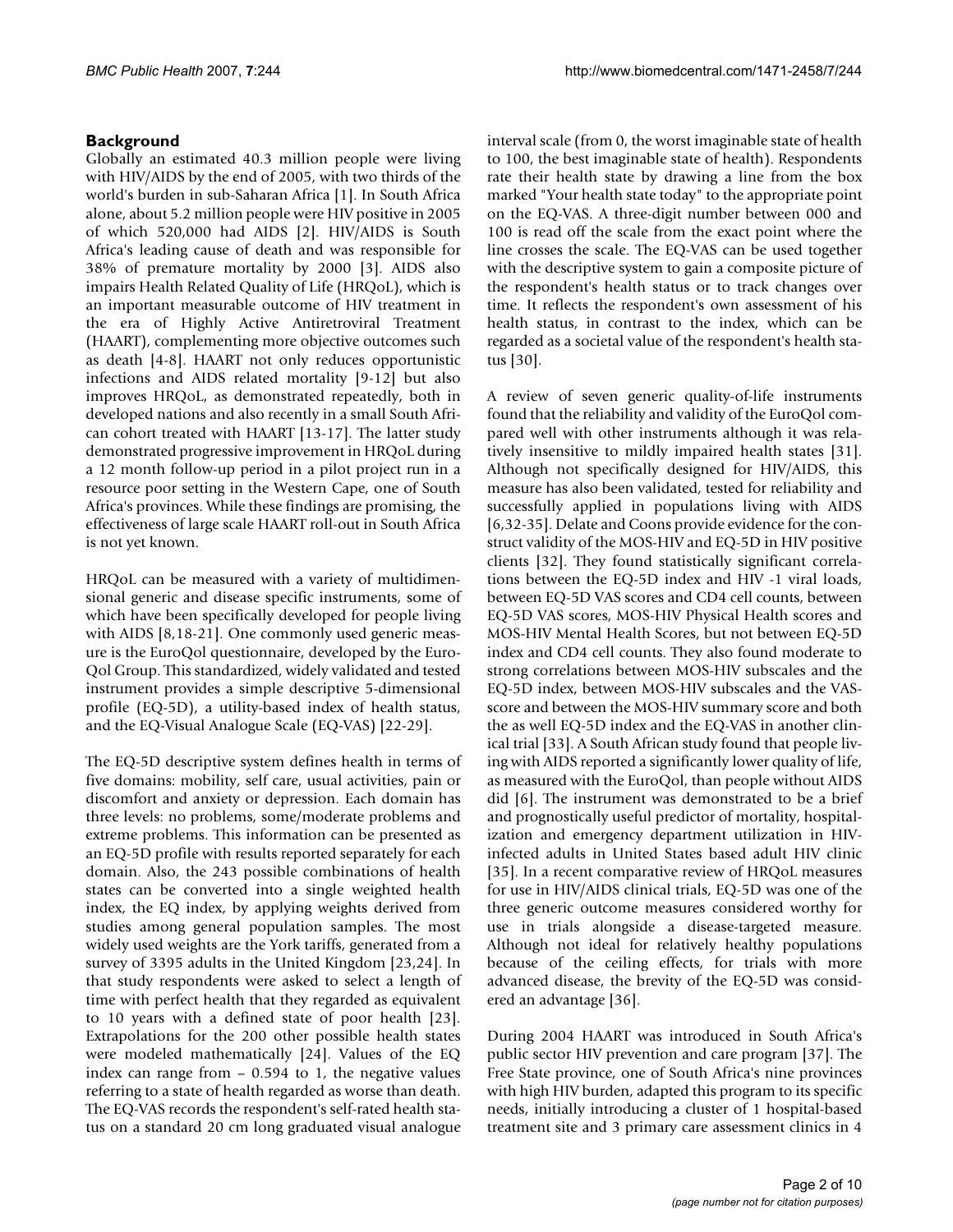districts and combined sites in the fifth, sparsely populated district [38]. Antiretroviral treatment services were introduced in a stepwise fashion across health districts over the course of 8 months. Patients testing positive for HIV are referred from any primary health care facility to a nurse clinician at an assessment clinic for CD4 testing and clinical evaluation. Those with a CD4 count below 200  $cells/µ$ l or WHO stage 4 are referred to the designated treatment site at a hospital for doctor's confirmation of clinical eligibility for HAART. Treatment is deferred for 2 months in patients with active tuberculosis. Patients certified as ready for treatment by the doctor, undergo a month long treatment readiness program before drug initiation. Patients are monitored on a monthly basis at the clinics, with 3 monthly review by the hospital doctor.

This study is part of a large ongoing multidisciplinary patient survey on patients' experiences of HAART, conducted by the Centre for Health Systems Research and Development of the University of the Free State. The purpose of this sub-study was to describe and compare the HRQoL of patients already receiving HAART with those awaiting HAART, for all 5 health districts. We also aimed to investigate relationships between socio-demographic, clinical, support system and health care factors and HRQoL. The study is the first of its kind to measure HRQoL in a wide-scale public sector roll-out of antiretroviral treatment in South Africa.

# **Methods**

### *Population and sampling*

This was a cross-sectional interview survey. The study population was all 1173 patients 18 years and older enrolled in the public sector HAART program in the Free State, sampled 2 months after treatment initiation of the first patients in each district. These included both patients already receiving public sector HAART and those not yet receiving HAART, but certified by a designated doctor as qualifying for treatment on the basis of CD4 counts below 200 cells/µl and/or WHO stage 4 AIDS. During this waiting period patients were required to attend the treatment readiness program. The study population excluded patients during the first 2 months of TB treatment and patients with other severe opportunistic infections which necessitated other treatment before HAART could be initiated.

A stratified random sample of patients was selected from all five districts, and from all 16 clinics providing HAART by means of anonymous patient lists obtained from all facilities. For each district 80 patients were randomly sampled, proportional to the numbers of patients per clinic and per treatment group (on HAART, awaiting HAART). In one district with fewer than 80 patients, a census of all treatment and non-treatment cases was conducted. We aimed for a sample size of 400, which provided 86% power, at the 5% significance level, to detect a 15% difference in proportions between groups (65% vs. 80%), with double as many patients on treatment as those awaiting treatment.

### *Measurements*

Respondents were interviewed face-to-face by trained interviewers using 2 standard paper based questionnaires – 1 for treatment and 1 for non-treatment patients, the former with additional treatment specific questions. Questions on socio-economic and demographic characteristics were taken from the 1996 South African census.

The EQ-5D-questionnaire was used to gather information on HRQoL. Subjects were also asked about socio-demographic characteristics, whether they had previously received antiretroviral treatment outside of the public sector program, recent hospitalization, smoking, alcohol and drug use and whether they had a physical or emotional caregiver or a treatment supporter. The questionnaires were translated into Afrikaans, English, Sotho, isiXhosa and Zulu, but because of patient demographics, only the Afrikaans, English and Sotho versions were administered. For the EQ-5D, best available translations into Afrikaans, isiXhosa, Zulu and Sotho, which had previously been completed by a number of Southern African researchers according to standards set by the EuroQol Group, were used [39-41]. Where possible, interviews were held at assessment clinics with home visits being conducted in cases where this was not feasible. Treatment starting dates were obtained by interviews and from patient records.

The questionnaire was piloted by two researchers among three Department of Health staff members receiving HAART in the private sector. Data quality control took place at three levels: in-field editing, site visit editing and data editing. Test-retest reliability was not assessed because it was not feasible for patients to return for a later interview within the recommended one to two weeks, solely for this purpose [42]. It was also plausible that their health states could change rapidly.

Written consent for the interviews and for access to the clinical records was obtained from all participating patients. The study was approved by the Ethics Committee of the Faculty of Humanities of the University of the Free State and was registered with the EuroQol group. Study results were treated confidentially.

### *Analysis*

All data analysis was performed with the statistical software package Stata Version 8.0. The researchers calculated the EQ index values for each of the respondents, weighted by the York tariffs [23,24]. Treatment duration was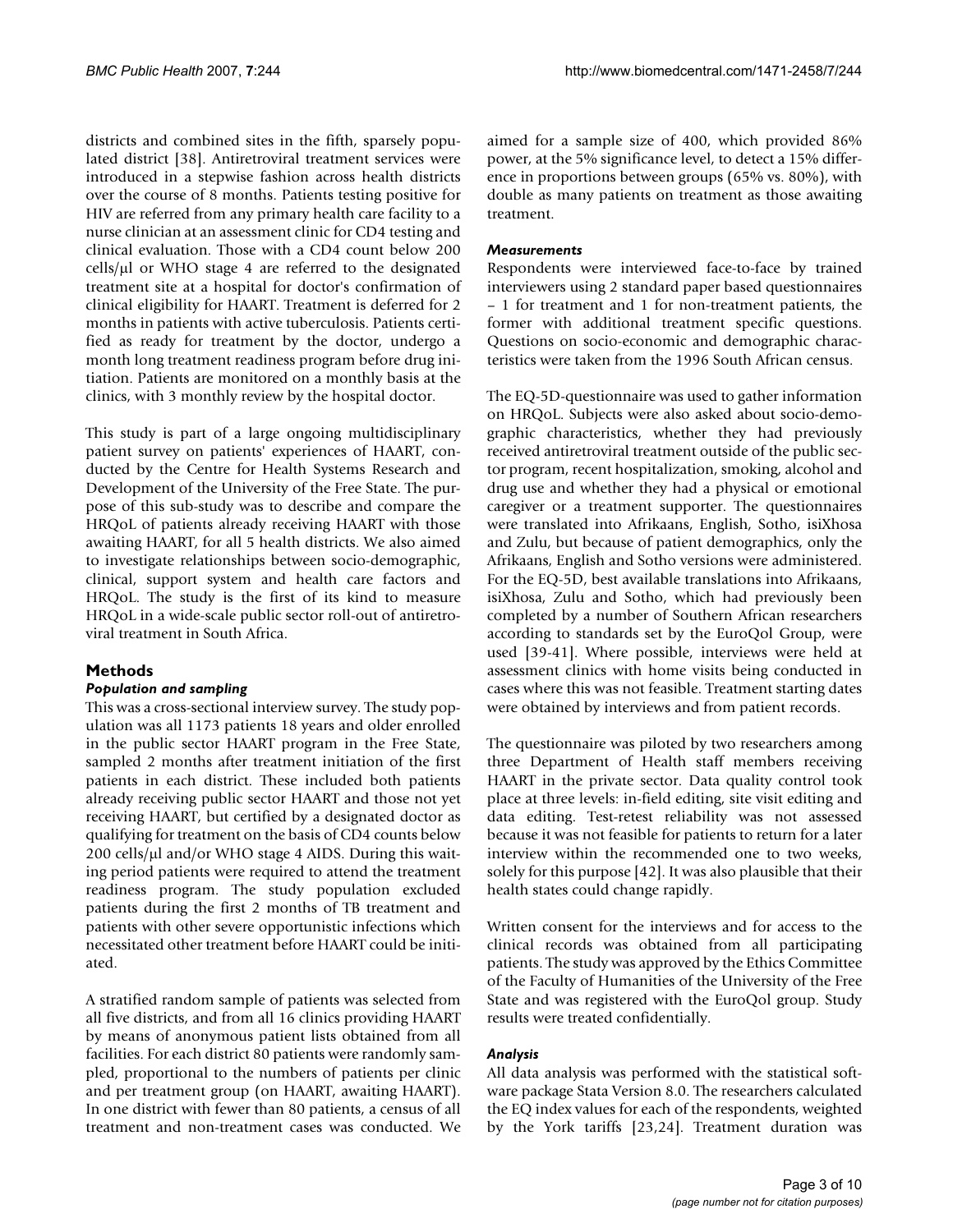defined as the time from start of treatment to date of interview. Treatment duration was categorized with cut points at 0/1, 29/30, 59/60 and 89/90 days.

Descriptive statistics were used to describe the health status and other socio-demographic and behavioral characteristics of the subjects. Simple logistic, ordinal logistic and linear regressions as well non-parametric tests were used to identify potential predictors of the 5 EQ-domains, the VAS and the EQ index score and potential confounders of belonging to the HAART group vs. the non-HAART group. Simple ordinal logistic regression was used to compare EuroQol dimensions between patients on HAART and those awaiting HAART. Regression analyses were adjusted for intra-clinic clustering of outcomes using Stata's Huber-White robust sandwich estimator. Cuzick's non-parametric test for trend was used to measure trends in the index and the VAS scores across ordered treatment duration categories [43]. Spearman's rank correlation test was used to test for correlation between non-normally distributed numerical variables. The inter-item correlation of the 5 component dimensions of the EQ-5D index was estimated using Cronbach's alpha.

EQ index scores were not normally distributed and so were analyzed as follows. First, we divided the index into three ordered index categories for analysis with multiple ordinal logistic regression. All EQ index values of 1 were included in the highest category to reduce non-differential misclassification. Second, we performed bootstrapped multiple linear regression using cluster (clinic) sampling, with 1000 replications, and obtained bias-corrected accelerated percentile confidence intervals for regression coefficients [44]. For the VAS score, regression diagnostics showed that linear regression was appropriate. The explanatory variables initially used in the models with VAS and EQ index as outcomes were total personal income, sex, employment status, previous antiretroviral treatment, recent hospitalization, having a physical or emotional caregiver or a treatment buddy, education, rooms in house, age, treatment site and treatment duration or treatment group. Explanatory variables were removed from each model if their adjusted p-value was more than 0.05 and if removing them did not change the odds ratio or beta-coefficient for treatment by more than 10%. Analyses accounted for the stratified sampling by including district as a covariate, and for intra-clinic correlation of outcomes by robust error adjustment.

### **Results**

#### *Patients' demographic, socioeconomic and health characteristics*

A total of 371 patients were interviewed (268 on treatment and 103 awaiting treatment). Median treatment duration, for those on treatment with known treatment duration (220 patients), was 70 (IQR 38.5–90) days.

Interviewees were young (75% aged <43 years), with nearly twice as many women as men (65% vs. 35%), largely unemployed (85%) and dependent on social grants (49%). Three quarters of respondents (74%) lived in houses with 4 or less rooms and 67% had completed 10 or less of the 12 grades of primary and secondary school (Table 1). The HAART group differed significantly from the non-HAART group in terms of socio-economic status as indicated by income ( $p = 0.005$ ), housing size ( $p =$ 0.017) and employment status ( $p = 0.008$ ), but not by educational level or access to grants. No respondent reported consuming cannabis, while a similarly small percentage of both groups reported alcohol consumption or smoking. Predictably, the HAART group reported having a treatment buddy significantly more often than the nontreatment group ( $p = 0.007$ ). Patients already on antiretroviral treatment when accessing the program received preferential access so as to limit treatment interruptions. This is reflected in the higher proportion of previously treated patients in the HAART group ( $p = 0.006$ ).

Socio-demographic and patient support variables associated with HRQoL are presented in Table 2. Males were more likely than females to report problems in some domains. Unemployed patients were more likely than employed patients to report problems in some domains, and had significantly worse EQ index and VAS values. Patients with a physical caregiver reported a lower quality of life for all EuroQol measures.

Cronbach's alpha for the EQ index was 0.85, indicating a high degree of correlation between the five dimensions. The EQ index correlated well with VAS scores (Spearman's  $ρ = 0.48$ , Pearson's R<sup>2</sup> = 0.29).

### *Influence of HAART on Health Related Quality of Life*

The EQ-5D results showed that patients awaiting HAART commonly reported problems, with 57% reporting that pain or discomfort caused problems, 42% reporting that depression or anxiety caused problems, 29% reporting problems with mobility, and with an EQ index of 0.69 and a VAS score of 62. Respondents on HAART were significantly less likely than those awaiting treatment to report a higher problem score for 3 of the 5 EQ domains. Their median EQ index (0.87 vs. 0.80,  $p = 0.04$ ) and VAS scores (70 vs. 60,  $p = 0.04$ ) were higher than for those awaiting treatment (Table 3). Secondary analysis of the data with exclusion of respondents who, at enrollment in the public sector program, had previously received antiretroviral treatment produced similar results. There was a trend of higher index scores for consecutive treatment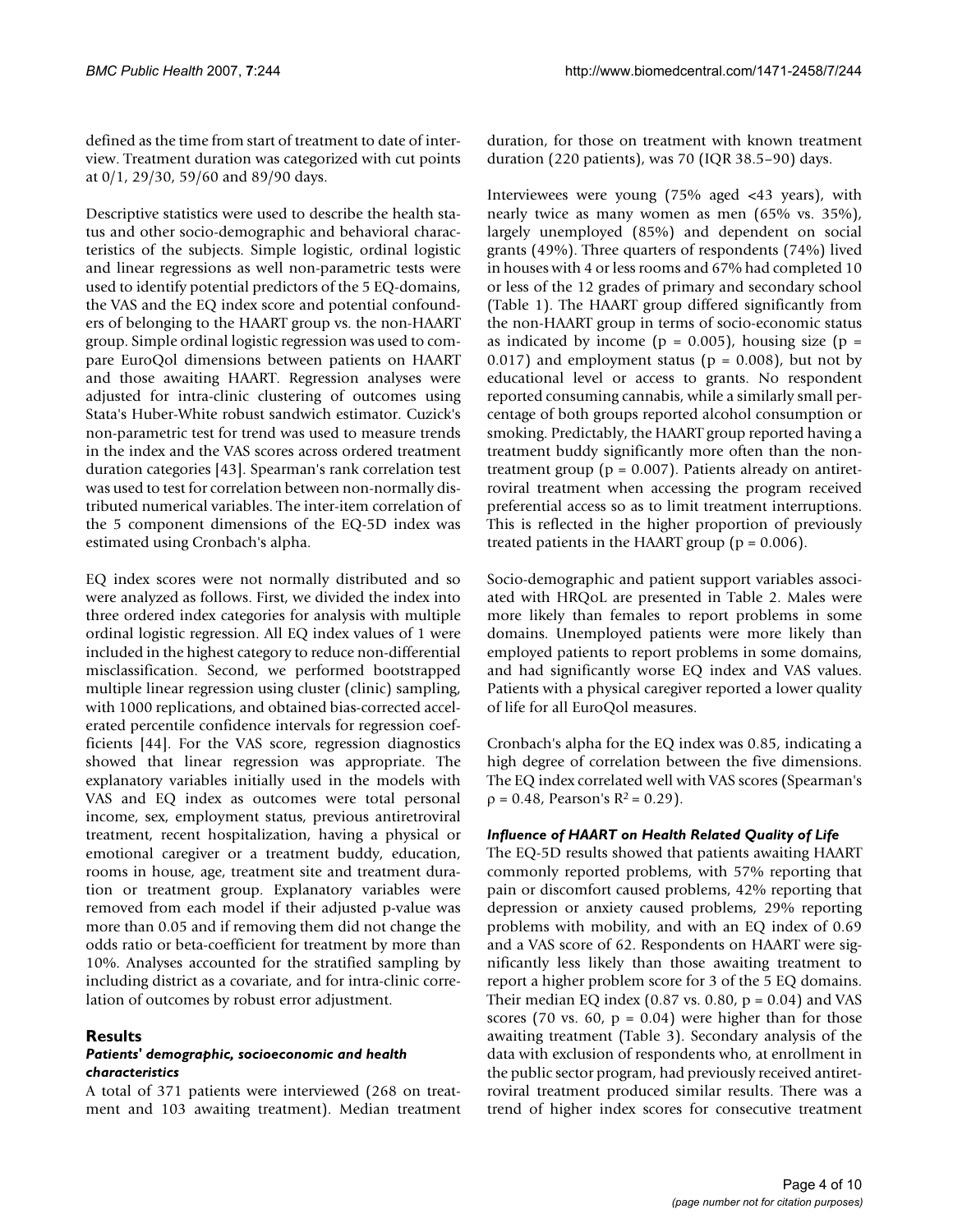|                                              | <b>All respondents</b><br>$(N = 371)$ | <b>Receiving HAART</b><br>$(N = 268)$ | <b>Awaiting HAART</b><br>$(N = 103)$ | P-value* |
|----------------------------------------------|---------------------------------------|---------------------------------------|--------------------------------------|----------|
|                                              | Median (IQR)                          | Median (IQR)                          | Median (IQR)                         |          |
| Age                                          | $37(31-43)$                           | $37(32 - 44)$                         | $36(31-41)$                          | 0.17     |
| Personal income (ZAR per month)**            | 740 (0-740)                           | 740 (0-780)                           | 740 (0-740)                          | 0.005    |
|                                              | n(%)                                  | n(%)                                  | n (%)                                |          |
| Female                                       | 243 (65)                              | 176 (66)                              | 67(65)                               | 0.88     |
| Education $\leq$ grade 10                    | 249 (67)                              | 180 (67)                              | 69 (67)                              | 0.98     |
| Health insurance                             | 11(3)                                 | 8(3)                                  | 3(3)                                 | 0.98     |
| Employed                                     | 54 (15)                               | 45 (17)                               | 9(9)                                 | 0.008    |
| Receiving welfare grant                      | 182(49)                               | 132 (49)                              | 51 (50)                              | 0.96     |
| $\leq$ 4 rooms in home                       | 273 (74)                              | 186 (69)                              | 87 (84)                              | 0.017    |
| Smoked past 30 days                          | 41 $(11)$                             | 26(10)                                | 15(15)                               | 0.29     |
| Drank alcohol past 30 days**                 | 18(5)                                 | 11(4)                                 | 7(7)                                 | 0.33     |
| Has physical caregiver                       | 131(35)                               | 90 (34)                               | 41 (40)                              | 0.46     |
| Has emotional caregiver                      | 178(48)                               | 123 (46)                              | 55 (53)                              | 0.21     |
| Has treatment buddy                          | 166(45)                               | 136(51)                               | 30(29)                               | 0.007    |
| Previous antiretroviral treatment            | 25(7)                                 | 24(9)                                 | $\vert$ (l)                          | 0.006    |
| Hospitalized since entering HAART<br>program | 37 (10)                               | 25(9)                                 | 12(12)                               | 0.62     |

**Table 1: Patients' demographic, socioeconomic and health characteristics**

\*Simple logistic regression adjusted for intraclinic clustering of outcomes

\*\* I missing value

duration groups ( $p = 0.03$ ), but this was not the case for the VAS score  $(p = 0.29)$ .

Table 4 shows the influence of HAART on the EQ index, adjusted for employment status and district and for intraclinic clustering of outcome. Patients on HAART were nearly twice as likely to have a higher index as those awaiting HAART. Employed respondents were more likely to have a higher HRQoL than unemployed respondents, but this did not reach statistical significance. Using linear regression with bootstrapping, patients on HAART had on average a 0.11 higher index than those not on HAART while patients with a physical caregiver had a lower index score than those who did not have a physical caregiver. Similarly, being on HAART was associated with a 6.5 higher VAS score, compared to those not on HAART, independent of the positive effects of employment and being female on self-reported HRQol (Table 5).

#### **Discussion**

This study shows independent associations between HAART and measures of HRQoL, despite the relatively short treatment duration. This was true for both the VAS score and the EQ index. This supports a cohort study of HAART patients in Khayelitsha township in the Western Cape province [34] that found improved EQ-5D after 12 months of treatment. The effect of HAART on VAS estimated in the present study (6.5 points, Table 4) was smaller than reported in the Khayelitsha study (14.4

points increase after 12 months). These two studies results are however, not directly comparable because in our study the duration of treatment was shorter, our design was cross-sectional rather than longitudinal, and we adjusted for gender and employment status whereas that study did not [34].

These findings are also in keeping with comparable European studies. Tramarin *et al*. compared the HRQoL of a historical cohort of Italian AIDS patients not on HAART, with a matched cohort on HAART, with both groups followed up for 6 months [16]. The HAART cohort had far fewer severe and total disability days than the 1994 cohort. Furthermore, the HAART cohort had significantly higher scores at the end of the 6-month follow-up in two of the Nottingham Health Profile dimensions (energy and emotional reactions), while in the non-HAART group no statistically significant changes were observed over 6 months. Similarly, Carrieri *et al*. demonstrated that a year of HAART leads to significant improvements in most dimensions of the Medical Outcome 36 item Short Form Survey [17]. In another European cohort study, the sociodemographic, biological and clinical predictors of HRQoL of 809 HIV-infected patients were assessed with multivariate models at baseline and at 6 months follow-up, using the Medical Outcome Survey-HIV [45]. Symptoms, previous hospitalization, satisfaction with information and education were associated with physical and mental health. Not taking antiretroviral therapy at the baseline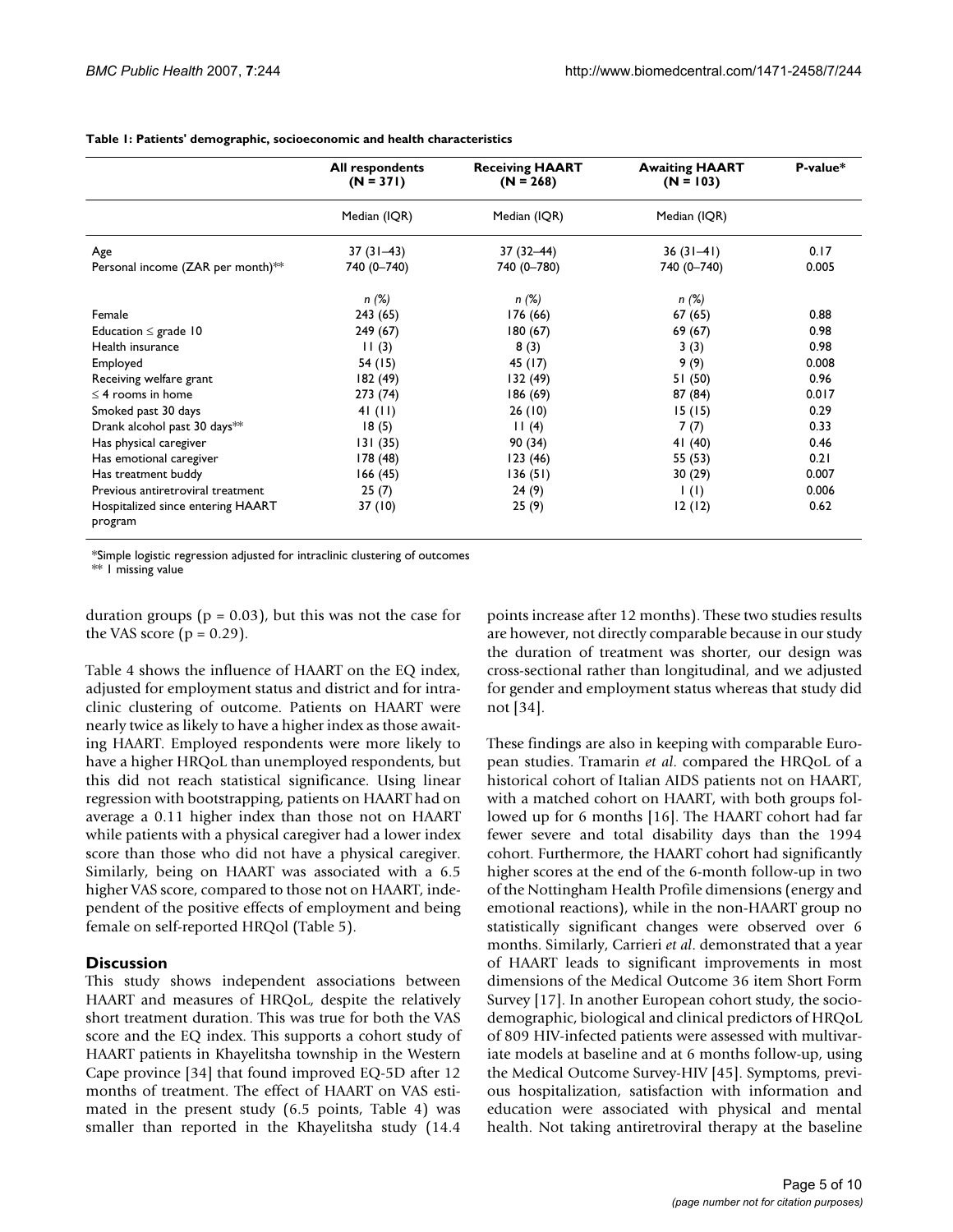|                    | Male<br>$(N = 128)$ | Female<br>$(N = 243)$ | P                 | <b>Unemployed</b><br>$(N = 317)$ | <b>Employed</b><br>$(N = 54)$ | P                        | No Physical<br>caregiver<br>$(N = 239)$ | <b>Physical caregiver</b><br>$(N = 131)$ | P                  |
|--------------------|---------------------|-----------------------|-------------------|----------------------------------|-------------------------------|--------------------------|-----------------------------------------|------------------------------------------|--------------------|
|                    | $n$ (%)             | $n$ (%)               |                   | n(%)                             | $n$ (%)                       |                          | $n$ (%)                                 | $n$ (%)                                  |                    |
| Mobility           |                     |                       |                   |                                  |                               |                          |                                         |                                          |                    |
| No problems        | 95 (74)             | 196(81)               | $0.031*$          | 243(77)                          | 48 (89)                       | $0.15*$                  | 194(81)                                 | 97 (74)                                  | $0.031*$           |
| Some problems      | 28 (22)             | 45 (19)               |                   | 68(21)                           | 5(9)                          |                          | 43 (18)                                 | 29(22)                                   |                    |
| Severe problems    | 5(4)                | 2(1)                  |                   | 6(2)                             | 1(2)                          |                          | 2(1)                                    | 5(4)                                     |                    |
| Self care          |                     |                       |                   |                                  |                               |                          |                                         |                                          |                    |
| No problems        | 112 (88)            | 225 (93)              | $0.23*$           | 286 (90)                         | 51 (94)                       | $0.32*$                  | 224 (94)                                | 112(86)                                  | $0.001*$           |
| Some problems      | 10(8)               | 14(6)                 |                   | 22(7)                            | 2(4)                          |                          | 11(5)                                   | 13(10)                                   |                    |
| Severe problems    | 6(5)                | 4(2)                  |                   | 9(3)                             | 1(2)                          |                          | 4(2)                                    | 6(5)                                     |                    |
| Usual activities** |                     |                       |                   |                                  |                               |                          |                                         |                                          |                    |
| No problems        | 92 (72)             | 197 (81)              | $0.034*$          | 242(77)                          | 47 (87)                       | $0.040*$                 | 195 (82)                                | 94 (72)                                  | $0.06*$            |
| Some problems      | 24 (19)             | 37(15)                |                   | 55 (17)                          | 6(11)                         |                          | 35(15)                                  | 25(19)                                   |                    |
| Severe problems    | 12(9)               | 8(3)                  |                   | 19(6)                            | 1(2)                          |                          | 8(3)                                    | 12(9)                                    |                    |
| Pain/discomfort    |                     |                       |                   |                                  |                               |                          |                                         |                                          |                    |
| None               | 71(55)              | 136(56)               | $0.84*$           | 167(53)                          | 40 (74)                       | $0.009*$                 | 143(60)                                 | 64 (49)                                  | $0.012*$           |
| Some               | 47 (37)             | 93 (38)               |                   | 126(40)                          | 14(26)                        |                          | 89 (37)                                 | 50 (38)                                  |                    |
| Severe             | 10(8)               | 14(6)                 |                   | 24(8)                            | 0(0)                          |                          | 7(3)                                    | 17(13)                                   |                    |
| Depression/anxiety |                     |                       |                   |                                  |                               |                          |                                         |                                          |                    |
| None               | 80(63)              | 168(69)               | $0.28*$           | 210(66)                          | 38 (70)                       | $0.56*$                  | 170(71)                                 | 78 (60)                                  | $0.006*$           |
| Some               | 34(27)              | 60(25)                |                   | 82(26)                           | 12(22)                        |                          | 54(23)                                  | 39 (30)                                  |                    |
| Severe             | 14 (11)             | 15(6)                 |                   | 25(8)                            | 4(7)                          |                          | 15(6)                                   | 14(11)                                   |                    |
|                    | Median (IQR)        | Median (IQR)          |                   | Median (IQR)                     | Median (IQR)                  |                          | Median (IQR)                            | Median (IQR)                             |                    |
| <b>Index Score</b> | $0.85(0.69-1)$      | $0.85(0.73-1)$        | 0.27 <sup>8</sup> | $0.85(0.69-1)$                   | $(0.73-1)$                    | $0.027$ &                | $1(0.73-1)$                             | $0.80(0.62 - I)$                         | 0.001 <sup>8</sup> |
| VAS score          | $60(50 - 80)$       | 70 (50-80)            | 0.08 <sup>8</sup> | $60(50-80)$                      | $70(60 - 83)$                 | $0.003$ <sup>&amp;</sup> | 70 (50-80)                              | $60(50 - 73)$                            | 0.004 <sup>8</sup> |

**Table 2: Health-related quality of life by selected socio-demographic and patient support variables**

\* Ordinal logistic regression adjusted for intraclinic clustering of outcomes

 $^{**}$  Information missing for 1 respondent

&Wilcoxon rank sum test

Percentages for some dimensions do not add up to 100% because of rounding errors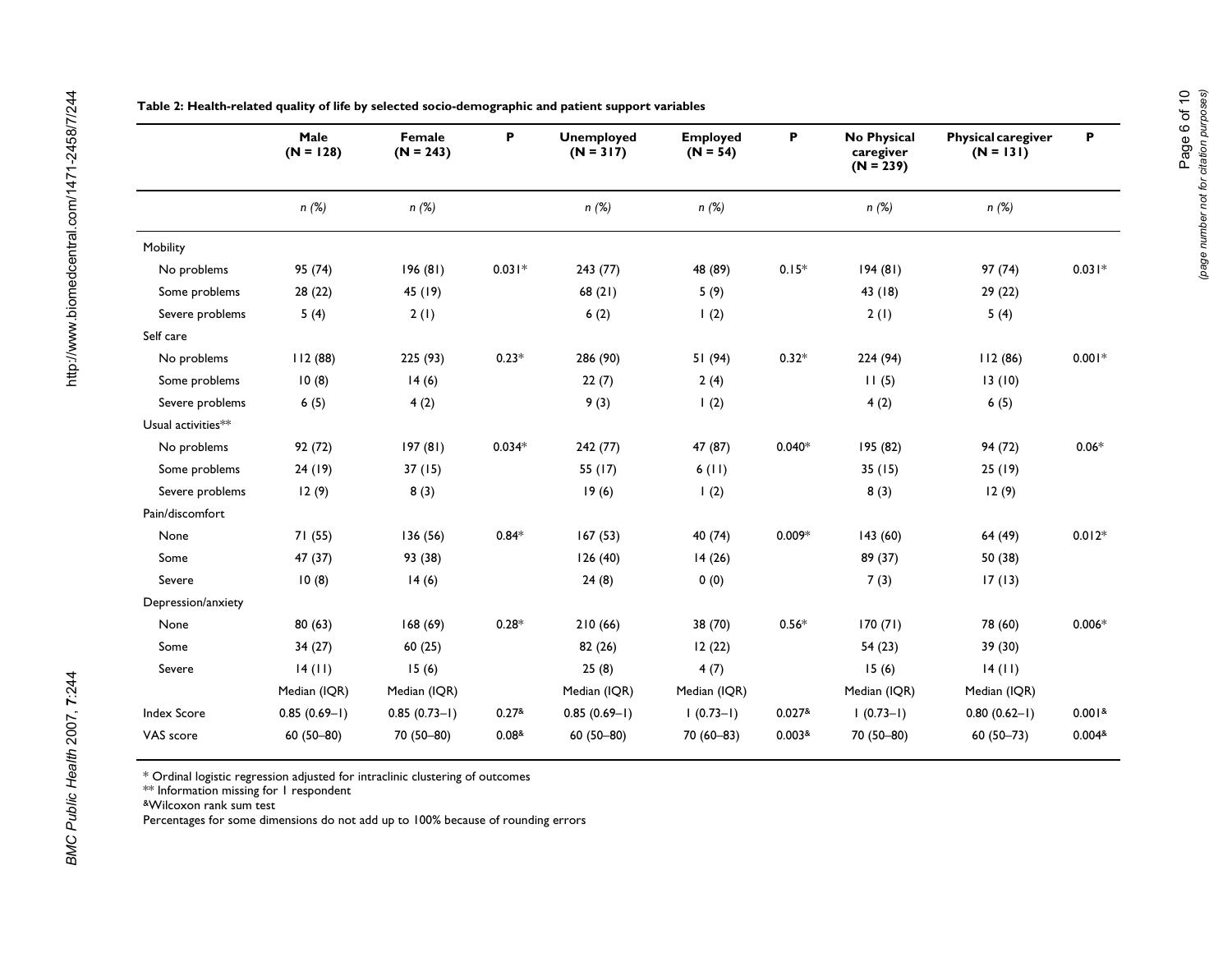|                        | All respondents $(N = 371)$ | Receiving HAART $(N = 268)$ | Awaiting HAART (N = 103) | P-value    |
|------------------------|-----------------------------|-----------------------------|--------------------------|------------|
| <b>EQ-5 Dimensions</b> | n (%)                       | n (%)                       | n (%)                    |            |
| Mobility               |                             |                             |                          |            |
| No problems            | 291 (78)                    | 218(81)                     | 73 (71)                  | $0.026*$   |
| Some problems          | 73 (20)                     | 48 (18)                     | 25(24)                   |            |
| Severe problems        | 7(2)                        | 2(1)                        | 5(5)                     |            |
| Self care              |                             |                             |                          |            |
| No problems            | 337 (91)                    | 252 (94)                    | 85 (83)                  | $0.001*$   |
| Some problems          | 24(6)                       | 13(5)                       | 11(11)                   |            |
| Severe problems        | 10(3)                       | 3(1)                        | 7(7)                     |            |
| Usual activities**     |                             |                             |                          |            |
| No problems            | 289 (78)                    | 216(81)                     | 73 (71)                  | $0.07*$    |
| Some problems          | 61(16)                      | 42(16)                      | 19(18)                   |            |
| Severe problems        | 20(5)                       | 9(3)                        | 11(11)                   |            |
| Pain/discomfort        |                             |                             |                          |            |
| None                   | 207 (56)                    | 162(60)                     | 45 (44)                  | $0.022*$   |
| Some                   | 140(38)                     | 92 (34)                     | 48 (47)                  |            |
| Severe                 | 24(6)                       | 14(5)                       | 10(10)                   |            |
| Depression/anxiety     |                             |                             |                          |            |
| None                   | 248(67)                     | 188 (70)                    | 60 (58)                  | $0.15*$    |
| Some                   | 94 (25)                     | 61(23)                      | 33 (32)                  |            |
| Severe                 | 29(8)                       | 19(7)                       | 10(10)                   |            |
| <b>Index score</b>     |                             |                             |                          |            |
| Median (IQR)           | $0.85(0.69-1)$              | $0.87(0.73 - 1)$            | $0.80(0.66 - 1)$         | $0.004$ \$ |
| Mean (SD)              | 0.77(0.33)                  | 0.80(0.29)                  | 0.69(0.40)               |            |
| <b>VAS</b> score       |                             |                             |                          |            |
| Median (IQR)           | 65 (50-80)                  | 70 (50-80)                  | $60(50 - 70)$            | $0.04$ \$  |
| Mean (SD)              | 65 (20)                     | 66 (20)                     | 62(23)                   |            |

**Table 3: Health-related quality of life of patients on HAART vs. those awaiting HAART**

\* Ordinal logistic regression adjusted for intraclinic clustering of outcomes

\*\* Information missing for 1 respondent

\$ Wilcoxon rank sum test

Percentages for some dimensions do not add up to 100% because of rounding errors

was significantly associated with poor physical health in the bivariable analysis, but not after adjustment for other variables in the model.

HRQoL results are not a function of physical health state alone. Socio-economic and demographic factors, such as income, employment status, education and gender may influence self-perceived HRQoL, independent of health status [26,28,29]. In our study unemployed people had a lower VAS and somewhat lower index score than employed people. This could be because that sicker people are more likely to leave work, rather than joblessness

#### **Table 4: Predictors of EQ index\***

| <b>Explanatory variable</b>          | Odds ratio** | 95% Cl***      | P-value***               |
|--------------------------------------|--------------|----------------|--------------------------|
| Ordinal logistic regression model    |              |                |                          |
| On HAART vs. awaiting HAART          | 1.9          | $1.1 - 3.2$    | 0.019                    |
| Employed vs. unemployed              | ۱.7          | $0.91 - 3.2$   | 0.10                     |
| <b>Explanatory variable</b>          | Coefficient  | 95% Cl***      |                          |
| Linear regression with bootstrapping |              |                |                          |
| On HAART vs. awaiting HAART          | 0.11         | 0.04:0.23      | $\overline{\phantom{0}}$ |
| Physical caregiver vs. none          | $-0.12$      | $-0.21: -0.04$ |                          |

\* Variables initially entered in model: total personal income, sex, employment status, previous antiretroviral treatment, recent hospitalization, having a physical or emotional caregiver or a treatment buddy, education, rooms in house, age, treatment site and treatment duration or treatment group

 $^{**}$  Odds ratio of having a higher index

\*\*\* Adjusted for district and for intra-clinic clustering of outcome

\*\*\*\* Difference in mean index values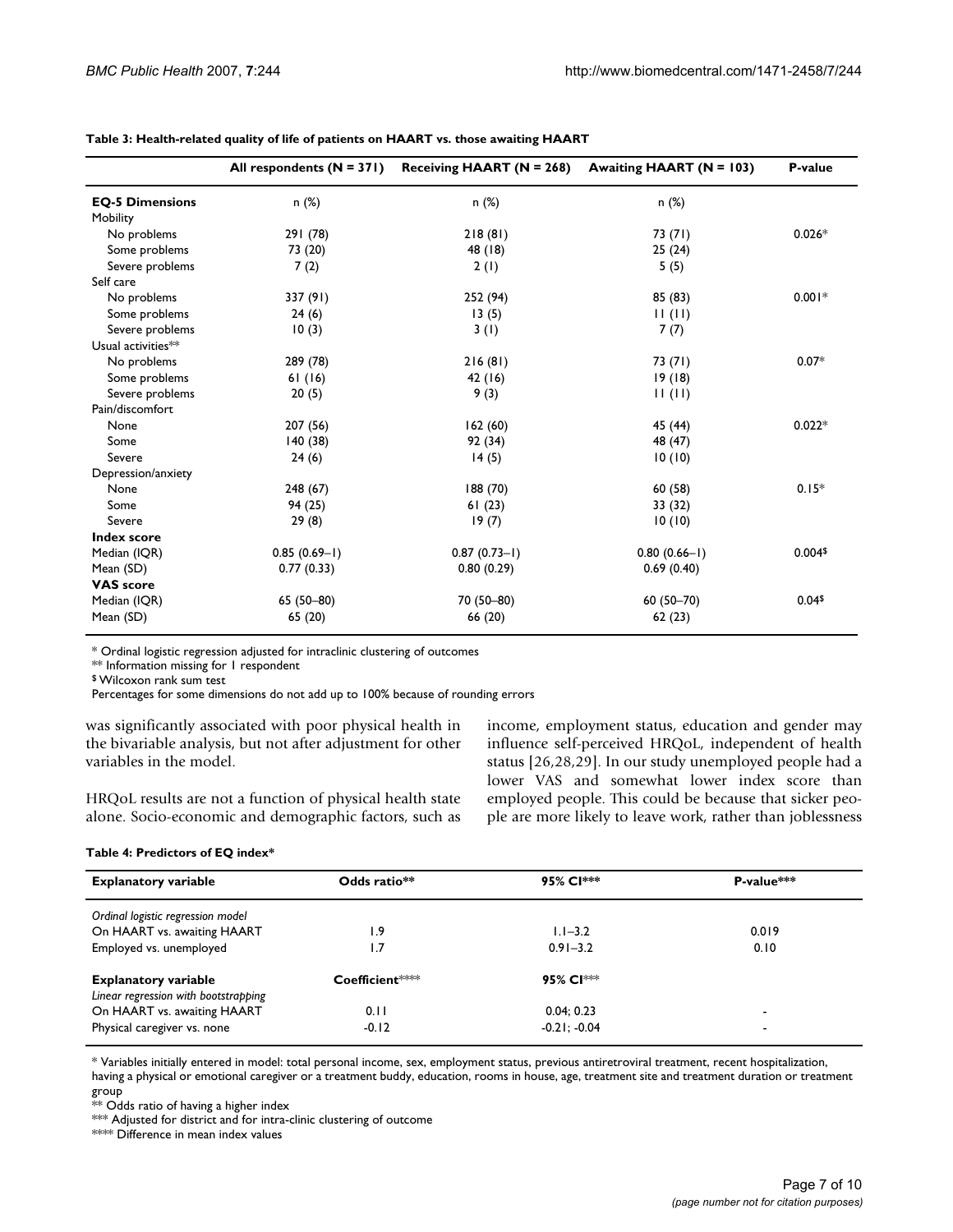| <b>Explanatory variable</b> | Coefficient* | 95% CI*      | $P-value**$ |
|-----------------------------|--------------|--------------|-------------|
| On HAART vs. awaiting HAART | 6.5          | $1.3 - 11.7$ | 0.018       |
| Employed vs. unemployed     | 9.I          | $4.3 - 13.7$ | 0.001       |
| Female vs. male             | 4.7          | $0.79 - 8.5$ | 0.021       |

#### **Table 5: Predictors of Visual Analogue Scale score\***

\* Multiple linear regression model with the following variables initially entered in model: total personal income, sex, employment status, previous antiretroviral treatment, recent hospitalization, having a physical or emotional caregiver or a treatment buddy, education, rooms in house, age, treatment site and treatment duration or treatment group

\*\* Adjusted for district and for intra-clinic clustering of outcome

itself affecting well-being, so longitudinal studies are needed to distinguish the direction of this effect. Unlike in other studies, income was not an independent predictor of HRQoL [29]. This could be because the main source of income of our population was in the form of disability grants. Beneficial effects of income may have been offset by higher levels of disability among grant recipients. Women rated their health higher than men on the VAS, which contrasts with a previous finding of poorer ratings of women using the World Health Organization QoL HIV questionnaire [20]. In our study, women may have less advanced stages of disease when seeking health care. Preliminary analysis of CD4 count results of patients enrolled in the Free State HAART program suggest their pretreatment CD4 counts are higher (L. Fairall, personal communication, February 2006). But HRQoL reflects a complex interaction of many factors other than health status. In a South African community based survey, the presence of a disability, an income below US\$140 per month, unemployment and age in years were independent predictors of the VAS score [29]. A large UK survey found variations in health status measured with EuroQol, across social classes, age, gender, education, housing tenure and marital status [26]. Employed people and better educated people reported significantly less problems. Years of education was found to be an independent predictor of the EQ-VAS in patients with rheumatoid arthritis in the United Kingdom and employed patients had significantly higher EQ index and EQ-VAS scores than retired and unemployed people [28].

Our study had several limitations. Most importantly, as it was not a randomized trial it could be biased by unmeasured confounders. The treatment duration, for many respondents, was too short for the HAART effects to be shown. Because of the cross-sectional nature of the study, the inferences we can draw about causal relationships are limited. We could not adjust treatment effects for important clinical predictors, such as CD4 counts, viral loads and disease stage, which are known to be associated with HRQoL [17]. Waiting for HAART could also have decreased HRQoL. However, the quality of life measures were significantly different for patients receiving vs. those awaiting HAART, for three of the five EQ-5D domains, for the EQ index and for the VAS scale, with and without adjustment for confounders, so these differences are unlikely to be due to type 1 errors.

A general problem of generic quality of life measures is that they are insensitive to illnesses that are not severe. The valuations, or weightings, for the EQ index score were derived from the UK population. It is notable that those valuations depended on the age and the sex of respondents: equivalent health states among those aged 18–59 had higher valuations then those aged over 60 and men had higher valuations then women [23]. Valuations in a South African population may differ because of different socio-demographic characteristics and different cultural attitudes towards health and disease [46]. The EQ index may be better suited for economic evaluation studies than for clinical studies [30] and the EuroQol instrument does not capture all relevant dimensions of HRQoL such as social relationships, sexuality and spirituality [20]. The EQ-5D question on anxiety and depression does not distinguish between these two different constructs, which may be problematic in this context. Nonetheless, its simplicity, previous validation and use in South African populations, including in people with HIV, and comparability with other studies, made it appropriate for this study. As part of our wider research project, we plan to assess participating patients' changes in HRQoL on a 6-monthly basis over a period of at least 3 years and to complement interview data with clinical data to get a more detailed picture of factors influencing HRQoL.

#### **Conclusion**

This cross-sectional study suggests that HAART is effective in improving people's self-reported HRQoL. Further studies are needed to assess the influence of unmeasured confounders on the results and longer term effects. The EuroQol instrument is a useful instrument to monitor AIDS related patient outcomes, in addition to clinical endpoints such as incidence of opportunistic infections and death. It is easy to measure and takes into account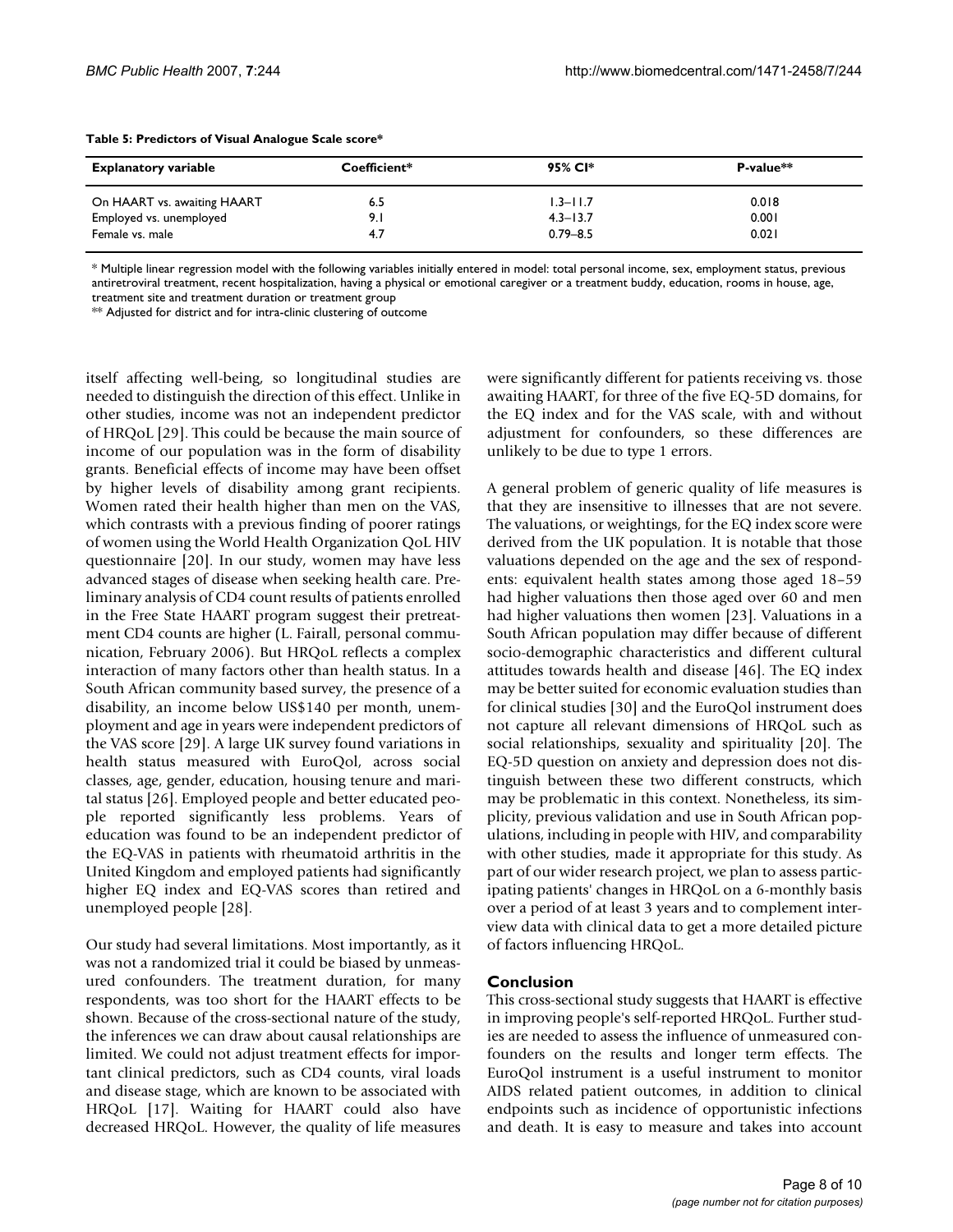patients' points of view. Our finding that the EQ-5D was highly sensitive to HAART supports its use in future evaluation of HIV/AIDS care in South Africa.

### **Competing interests**

The author(s) declare that they have no competing interests.

#### **Authors' contributions**

GM conceived and designed the HRQoL study, performed analysis and interpretation of data and drafted the manuscript, MOB assisted with the design of the HRQoL study, the analysis and interpretation of data and the critical review of the manuscript, KM assisted with the conception and design of questionnaires for the broader CP6 study of which this study formed a part, supervised data collection and quality control and critically reviewed the manuscript, FLRB conceived and designed the broader CP6 study and sampling procedures and critical reviewed the manuscript, LRF assisted with data analysis, translated the EuroQol according to EuroQol standards and critical reviewed the manuscript, CH assisted with the conception and design of broader CP6 study and critical reviewed the manuscript. All authors approved and read the final manuscript.

#### **Acknowledgements**

We would like to thank Professor D Van Rensburg of The Centre for Health Systems Research & Development for his fund raising and overall management of the wider CP6 research project and the following funding organizations: National Research Foundation of South Africa, the Canadian International Development Agency, the Development Cooperation Ireland, the Department for International Development (United Kingdom), the International Development Research Centre (Canada) and the Joint Economic, AIDS and Poverty Programme. We thank the three reviewers for their helpful suggestions.

#### **References**

- 1. UNAIDS: **Aids epidemic update 2005. Global Summary of the Aids Epidemic.** [[http://www.unaids.org/epi/2005/doc/](http://www.unaids.org/epi/2005/doc/report_pdf.asp) [report\\_pdf.asp\]](http://www.unaids.org/epi/2005/doc/report_pdf.asp).
- 2. Actuarial Society of South Africa: **New South African AIDS model. Profile of the epidemic in 2005 at national level.** [[http://www.assa.org.za/scripts/file\\_build.asp?id=100000538\]](http://www.assa.org.za/scripts/file_build.asp?id=100000538).
- Bradshaw D, Groenewald P, Laubscher R, Nannan N, Nojilana B, Norman R, Pieterse D, Schneider M, Bourne DE, Timaeus IM, Dorrington R, Johnson L: **[Initial burden of disease estimates for](http://www.ncbi.nlm.nih.gov/entrez/query.fcgi?cmd=Retrieve&db=PubMed&dopt=Abstract&list_uids=14635557) [South Africa, 2000.](http://www.ncbi.nlm.nih.gov/entrez/query.fcgi?cmd=Retrieve&db=PubMed&dopt=Abstract&list_uids=14635557)** *S Afr Med J* 2003, **93:**682-688.
- 4. Hays RD, Cunningham WE, Sherbourne CD, Wilson IB, Wu AW, Cleary PD, McCaffrey DF, Fleishman JA, Crystal S, Collins R, Eggan F, Shapiro MF, Bozzette SA: **[Health-related quality of life in](http://www.ncbi.nlm.nih.gov/entrez/query.fcgi?cmd=Retrieve&db=PubMed&dopt=Abstract&list_uids=10924648) patients with human immunodeficiency virus infection in the** [United States: results from the HIV Cost and Services Utili](http://www.ncbi.nlm.nih.gov/entrez/query.fcgi?cmd=Retrieve&db=PubMed&dopt=Abstract&list_uids=10924648)**[zation Study.](http://www.ncbi.nlm.nih.gov/entrez/query.fcgi?cmd=Retrieve&db=PubMed&dopt=Abstract&list_uids=10924648)** *Am J Med* 2000, **108:**714-722.
- Mast TC, Kigozi G, Wabwire-Mangen F, Black R, Sewankambo N, Serwadda D, Gray R, Wawer M, Wu AW: **[Measuring quality of life](http://www.ncbi.nlm.nih.gov/entrez/query.fcgi?cmd=Retrieve&db=PubMed&dopt=Abstract&list_uids=14660146) [among HIV-infected women using a culturally adapted ques](http://www.ncbi.nlm.nih.gov/entrez/query.fcgi?cmd=Retrieve&db=PubMed&dopt=Abstract&list_uids=14660146)[tionnaire in Rakai district, Uganda.](http://www.ncbi.nlm.nih.gov/entrez/query.fcgi?cmd=Retrieve&db=PubMed&dopt=Abstract&list_uids=14660146)** *AIDS Care* 2004, **16:**81-94.
- 6. Hughes J, Jelsma J, MacLean MD, Tinise X: **[The health-related](http://www.ncbi.nlm.nih.gov/entrez/query.fcgi?cmd=Retrieve&db=PubMed&dopt=Abstract&list_uids=15204489) [quality of life of people living with HIV/AIDS.](http://www.ncbi.nlm.nih.gov/entrez/query.fcgi?cmd=Retrieve&db=PubMed&dopt=Abstract&list_uids=15204489)** *Disabil Rehabil* 2004, **26:**371-376.
- 7. O'Keefe EA, Wood R: **[The impact of human immunodeficiency](http://www.ncbi.nlm.nih.gov/entrez/query.fcgi?cmd=Retrieve&db=PubMed&dopt=Abstract&list_uids=8998496) [virus \(HIV\) infection on quality of life in a multiracial South](http://www.ncbi.nlm.nih.gov/entrez/query.fcgi?cmd=Retrieve&db=PubMed&dopt=Abstract&list_uids=8998496) [African population.](http://www.ncbi.nlm.nih.gov/entrez/query.fcgi?cmd=Retrieve&db=PubMed&dopt=Abstract&list_uids=8998496)** *Qual Life Res* 1996, **5:**275-280.
- 8. Lubeck DP, Fries JF: **[Assessment of quality of life in early stage](http://www.ncbi.nlm.nih.gov/entrez/query.fcgi?cmd=Retrieve&db=PubMed&dopt=Abstract&list_uids=9330550) [HIV-infected persons: data from the AIDS Time-Oriented](http://www.ncbi.nlm.nih.gov/entrez/query.fcgi?cmd=Retrieve&db=PubMed&dopt=Abstract&list_uids=9330550) [Health Outcome Study \(ATHOS\).](http://www.ncbi.nlm.nih.gov/entrez/query.fcgi?cmd=Retrieve&db=PubMed&dopt=Abstract&list_uids=9330550) 6:**494-506.
- 9. World Health Organization. UNAIDS: **Treating 3 Million by 2005. Making it happen. The WHO strategy, 2003.** [\[http://](http://www.who.int/3by5/about/initiative) [www.who.int/3by5/about/initiative](http://www.who.int/3by5/about/initiative)].
- 10. Mocroft A, Vella S, Benfield TL, Chiesi A, Miller V, Gargalianos P, d'Arminio Monforte A, Yust I, Bruun JN, Phillips AN, Lundgren JD: **[Changing patterns of mortality across Europe in patients](http://www.ncbi.nlm.nih.gov/entrez/query.fcgi?cmd=Retrieve&db=PubMed&dopt=Abstract&list_uids=9848347) [infected with HIV-1. EuroSIDA Study Group.](http://www.ncbi.nlm.nih.gov/entrez/query.fcgi?cmd=Retrieve&db=PubMed&dopt=Abstract&list_uids=9848347)** *Lancet* 1998, **352:**1725-1730.
- 11. Marins JR, Jamal LF, Chen SY, Barros MB, Hudes ES, Barbosa AA, Chequer P, Teixeira PR, Hearst N: **[Dramatic improvement in](http://www.ncbi.nlm.nih.gov/entrez/query.fcgi?cmd=Retrieve&db=PubMed&dopt=Abstract&list_uids=12853750) [survival among adult Brazilian AIDS patients.](http://www.ncbi.nlm.nih.gov/entrez/query.fcgi?cmd=Retrieve&db=PubMed&dopt=Abstract&list_uids=12853750)** *AIDS* 2003, **17:**1675-1682.
- 12. Badri M, Wilson D, Wood R: **[Effect of highly active antiretrovi](http://www.ncbi.nlm.nih.gov/entrez/query.fcgi?cmd=Retrieve&db=PubMed&dopt=Abstract&list_uids=12086758)[ral therapy on incidence of tuberculosis in South Africa: a](http://www.ncbi.nlm.nih.gov/entrez/query.fcgi?cmd=Retrieve&db=PubMed&dopt=Abstract&list_uids=12086758) [cohort study.](http://www.ncbi.nlm.nih.gov/entrez/query.fcgi?cmd=Retrieve&db=PubMed&dopt=Abstract&list_uids=12086758)** *Lancet* 2002, **359:**2059-2064.
- 13. Badia X, Podzamczer D, Casado A, Lopez-Lavid C, Garcia M: **[Evalu](http://www.ncbi.nlm.nih.gov/entrez/query.fcgi?cmd=Retrieve&db=PubMed&dopt=Abstract&list_uids=10930160)ating changes in health status in HIV-infected patients: Med[ical Outcomes Study-HIV and Multidimensional Quality of](http://www.ncbi.nlm.nih.gov/entrez/query.fcgi?cmd=Retrieve&db=PubMed&dopt=Abstract&list_uids=10930160) Life-HIV quality of life questionnaires. Spanish MOS-HIV and [MQOL-HIV Validation Group.](http://www.ncbi.nlm.nih.gov/entrez/query.fcgi?cmd=Retrieve&db=PubMed&dopt=Abstract&list_uids=10930160)** *AIDS* 2000, **14:**1439-1447.
- Gill CJ, Griffith JL, Jacobson D, Skinner S, Gorbach SL, Wilson IR: **[Relationship of HIV Viral Loads, CD4 Counts, and HAART](http://www.ncbi.nlm.nih.gov/entrez/query.fcgi?cmd=Retrieve&db=PubMed&dopt=Abstract&list_uids=12154339) [Use to Health-Related Quality of Life.](http://www.ncbi.nlm.nih.gov/entrez/query.fcgi?cmd=Retrieve&db=PubMed&dopt=Abstract&list_uids=12154339)** *JAIDS* 2002, **30:**485-492.
- 15. Jelsma J, Maclean E, Hughes J, Tinise X, Darder M: **An investigation into the health-related quality of life of individuals living with HIV who are receiving HAART.** *AIDS Care* **17(5):**579-588.
- 16. Tramarin A, Campostrini S, Postma MJ, Calleri G, Tolley K, Parise N, de Lalla F, The Palladio Study Group: **[A multicentre study of](http://www.ncbi.nlm.nih.gov/entrez/query.fcgi?cmd=Retrieve&db=PubMed&dopt=Abstract&list_uids=14720081) [patient survival, disability, quality of life and cost of care](http://www.ncbi.nlm.nih.gov/entrez/query.fcgi?cmd=Retrieve&db=PubMed&dopt=Abstract&list_uids=14720081) [among patients with AIDS in northern Italy.](http://www.ncbi.nlm.nih.gov/entrez/query.fcgi?cmd=Retrieve&db=PubMed&dopt=Abstract&list_uids=14720081)** *Pharmacoeconomics* 2004, **22:**43-53.
- 17. Carrieri P, Spire B, Duran S, Katlama C, Peyramond D, François C, Chêne G, Lang J-M, Moattie J-P, Leport C, the APROCO Study Group: **[Health-Related Quality of Life After 1 Year of Highly](http://www.ncbi.nlm.nih.gov/entrez/query.fcgi?cmd=Retrieve&db=PubMed&dopt=Abstract&list_uids=12514412) [Active Antiretroviral Therapy.](http://www.ncbi.nlm.nih.gov/entrez/query.fcgi?cmd=Retrieve&db=PubMed&dopt=Abstract&list_uids=12514412)** *JAIDS* 2003, **32:**38-47.
- 18. The EuroQol Group: **[EuroQol a new facility for the measure](http://www.ncbi.nlm.nih.gov/entrez/query.fcgi?cmd=Retrieve&db=PubMed&dopt=Abstract&list_uids=10109801)[ment of health-related quality of life.](http://www.ncbi.nlm.nih.gov/entrez/query.fcgi?cmd=Retrieve&db=PubMed&dopt=Abstract&list_uids=10109801)** *Health Policy* 1990, **16:**199-208.
- 19. Wilkin D, Hallam L, Doggett M: **Methods of measurement.** In *Measures of Need and Outcome for Primary Health Care* New York: Oxford University Press; 1992:20-40.
- 20. O'Connell K, Skevington S, Saxena S, WHOQOLHIV Group: **[Pre](http://www.ncbi.nlm.nih.gov/entrez/query.fcgi?cmd=Retrieve&db=PubMed&dopt=Abstract&list_uids=12899909)liminary development of the World Health Organization's [Quality of Life HIV instrument \(WHOQOL-HIV\): analysis of](http://www.ncbi.nlm.nih.gov/entrez/query.fcgi?cmd=Retrieve&db=PubMed&dopt=Abstract&list_uids=12899909) [the pilot version.](http://www.ncbi.nlm.nih.gov/entrez/query.fcgi?cmd=Retrieve&db=PubMed&dopt=Abstract&list_uids=12899909)** *Soc Sci Med* 2003, **57:**1259-1275.
- 21. Wu AW, Rubin HR, Mathews WC, Ware JE Jr, Brysk LT, Hardy WD, Bozzette SA, Spector SA, Richman DD: **[A health status question](http://www.ncbi.nlm.nih.gov/entrez/query.fcgi?cmd=Retrieve&db=PubMed&dopt=Abstract&list_uids=1875745)[naire using 30 items from the Medical Outcomes Study. Pre](http://www.ncbi.nlm.nih.gov/entrez/query.fcgi?cmd=Retrieve&db=PubMed&dopt=Abstract&list_uids=1875745)[liminary validation in persons with early HIV infection.](http://www.ncbi.nlm.nih.gov/entrez/query.fcgi?cmd=Retrieve&db=PubMed&dopt=Abstract&list_uids=1875745)** *Med Care* 1991, **29:**786-798.
- 22. The EuroQol group: **What is EQ-5D? Using EQ-5D.** [\[http://](http://www.euroqol.org) [www.euroqol.org](http://www.euroqol.org)].
- 23. Dolan P, Gudex C, Kind P, Williams A: **[The time trade-off](http://www.ncbi.nlm.nih.gov/entrez/query.fcgi?cmd=Retrieve&db=PubMed&dopt=Abstract&list_uids=8733106) [method: results from a general population study.](http://www.ncbi.nlm.nih.gov/entrez/query.fcgi?cmd=Retrieve&db=PubMed&dopt=Abstract&list_uids=8733106)** *Health Econ* 1996, **5:**141-154.
- 24. Dolan P: **[Modeling valuations for EuroQol health states.](http://www.ncbi.nlm.nih.gov/entrez/query.fcgi?cmd=Retrieve&db=PubMed&dopt=Abstract&list_uids=9366889)** *Med Care* 1997, **35:**1095-1108.
- 25. van Agt HM, Essink-Bot ML, Krabbe PF, Bonsel GJ: **[Test-retest reli](http://www.ncbi.nlm.nih.gov/entrez/query.fcgi?cmd=Retrieve&db=PubMed&dopt=Abstract&list_uids=7817218)[ability of health state valuations collected with the EuroQol](http://www.ncbi.nlm.nih.gov/entrez/query.fcgi?cmd=Retrieve&db=PubMed&dopt=Abstract&list_uids=7817218) [questionnaire.](http://www.ncbi.nlm.nih.gov/entrez/query.fcgi?cmd=Retrieve&db=PubMed&dopt=Abstract&list_uids=7817218)** *Soc Sci Med* 1994, **39:**1537-1444.
- 26. Kind P, Dolan P, Gudex C, Williams A: **[Variations in population](http://www.ncbi.nlm.nih.gov/entrez/query.fcgi?cmd=Retrieve&db=PubMed&dopt=Abstract&list_uids=9529408) [health status: results from a United Kingdom national ques](http://www.ncbi.nlm.nih.gov/entrez/query.fcgi?cmd=Retrieve&db=PubMed&dopt=Abstract&list_uids=9529408)[tionnaire survey.](http://www.ncbi.nlm.nih.gov/entrez/query.fcgi?cmd=Retrieve&db=PubMed&dopt=Abstract&list_uids=9529408)** *BMJ* 1998, **316:**736-741.
- 27. Essink-Bot ML, Krabbe PF, Bonsel GJ, Aaronson NK: **[An empirical](http://www.ncbi.nlm.nih.gov/entrez/query.fcgi?cmd=Retrieve&db=PubMed&dopt=Abstract&list_uids=9140339) comparison of four generic health status measures. The [Nottingham Health Profile, the Medical Outcomes Study 36](http://www.ncbi.nlm.nih.gov/entrez/query.fcgi?cmd=Retrieve&db=PubMed&dopt=Abstract&list_uids=9140339) item Short-Form Health Survey, the COOP/WONCA [charts, and the Euroqol instrument.](http://www.ncbi.nlm.nih.gov/entrez/query.fcgi?cmd=Retrieve&db=PubMed&dopt=Abstract&list_uids=9140339)** *Med Care* 1997, **35:**522-537.